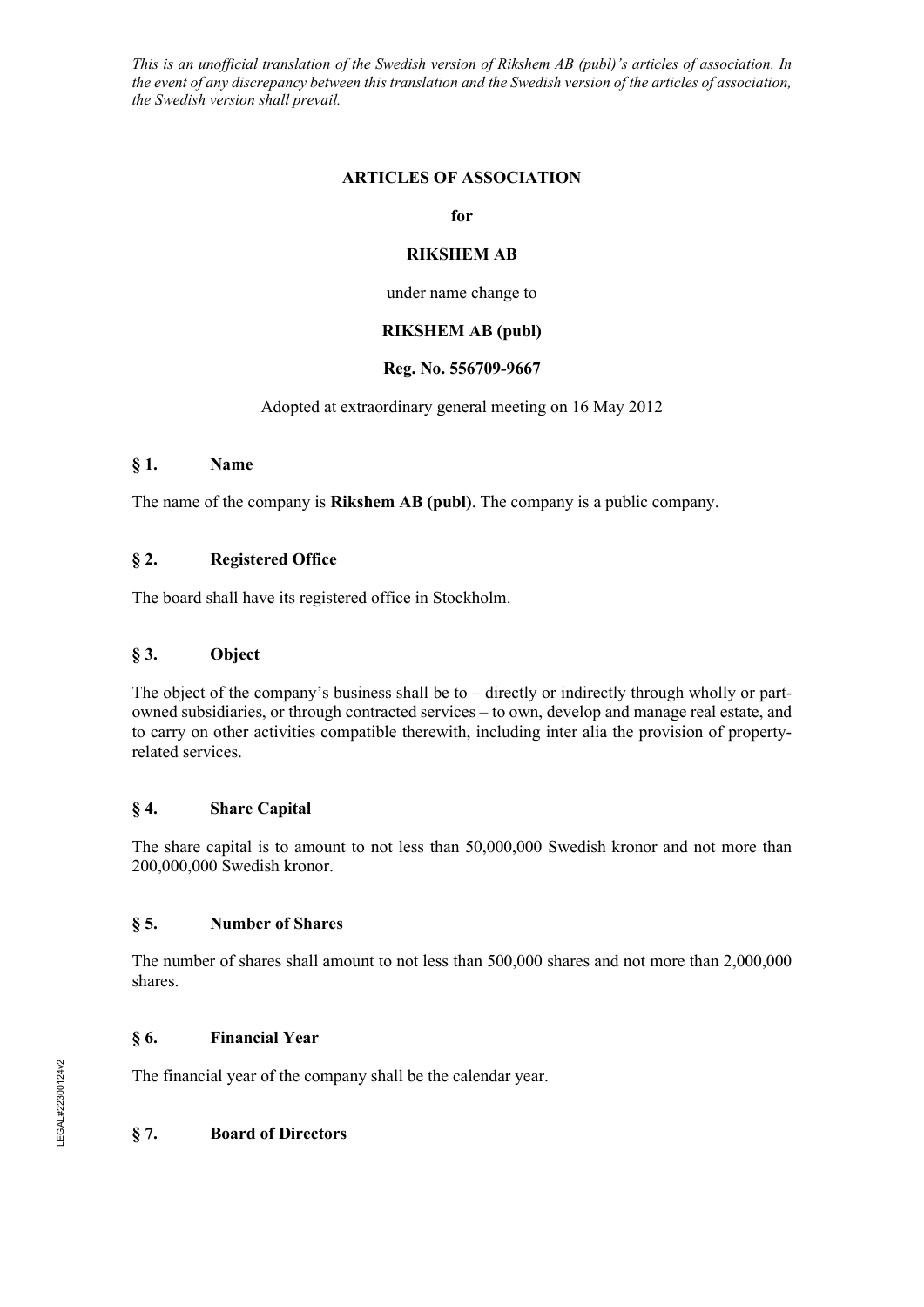The board of directors, to the extent elected by the general meeting, shall consist of not less than three (3) and not more than ten (10) members, with zero (0) to a maximum of ten (10) alternate members.

# **§ 8. Auditors**

For the purpose of examining the company's annual report and financial statements as well as the administration of the board of directors and the CEO, at least one (1) and at most two (2) authorised public accountants, with zero (0) to a maximum of two (2) deputies, are appointed at the annual general meeting.

### **§ 9. Notices**

Notice of annual general meetings and of extraordinary general meetings convened to address amendments to the articles of association must be issued not earlier than six weeks and not later than four weeks prior to the general meeting. Notice of other extraordinary general meetings is issued not earlier than six weeks and not later than two weeks prior to the meeting.

Notice is announced in *Post- och Inrikes Tidningar* and in *Dagens Nyheter.*

### **§ 10. Business of the Meeting**

The following matters shall be dealt with at the annual general meeting:

- 1. Election of chairman of the meeting;
- 2. Preparation and approval of the voting register;
- 3. Approval of the agenda;
- 4. Election of one or two persons to approve and verify the minutes;
- 5. Examination of whether the meeting has been duly convened;
- 6. Presentation of the annual report and the audit report and, where applicable, the group accounts and the auditor's report for the group;
- 7. Resolutions in respect of adoption of the profit and loss statement and the balance sheet and, where applicable, the consolidated profit and loss statement and the consolidated balance sheet;
- 8. Resolutions in respect of the disposition to be made of the company's earnings according to the balance sheet adopted by the general meeting;
- 9. Resolutions in respect of discharge from liability of the members of the board of directors, and where applicable, the managing director;
- 10. Determination of the number of board members and alternate members, as well as auditors and deputy auditors;
- 11. Determination of fees to the board members and auditors;
- 12. Election of members of the board of directors and alternate members, as well as auditors and deputy auditors;
- 13. Other matter to be dealt with at the meeting pursuant to the Swedish Companies Act or the articles of association.